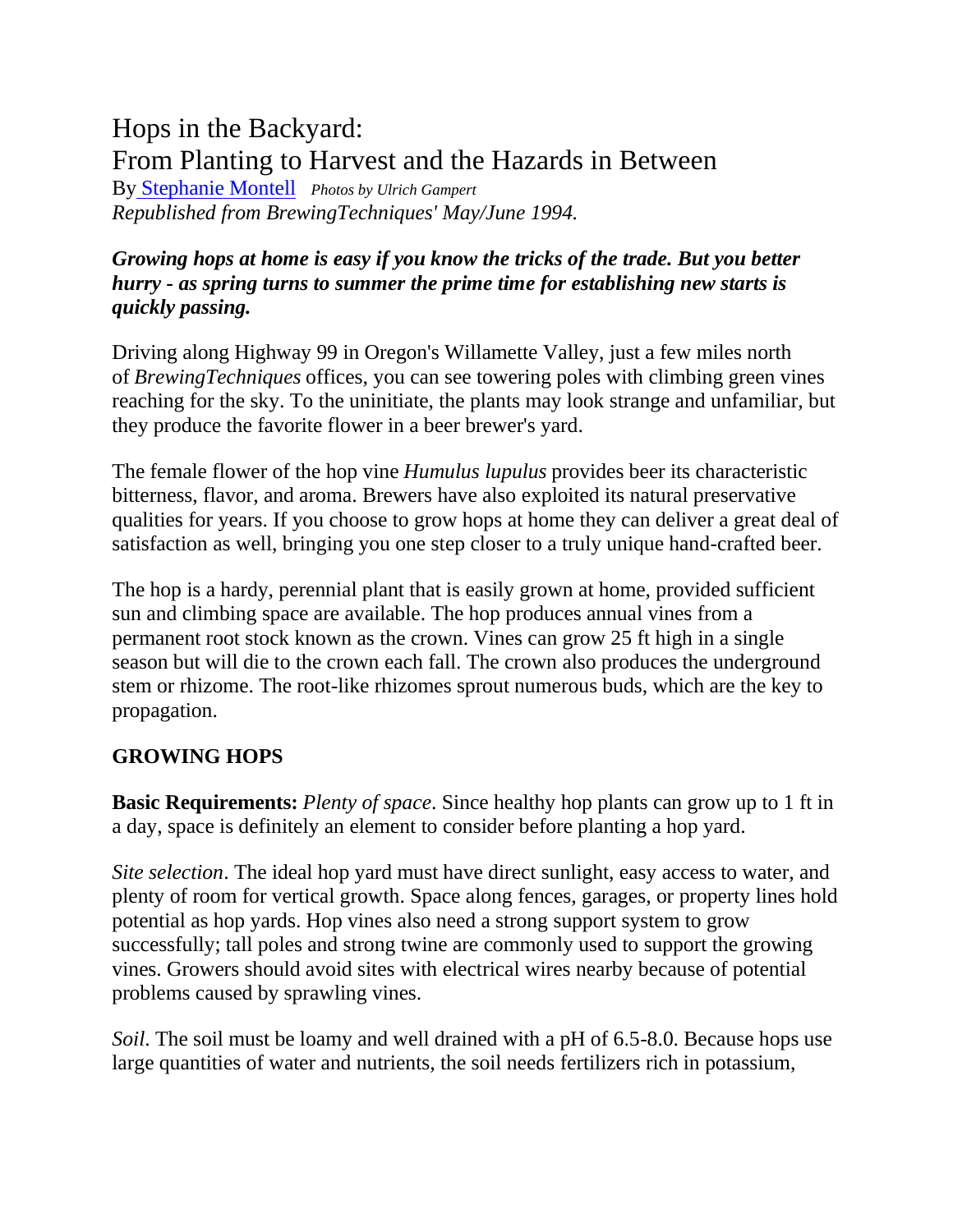phosphates, and nitrogen. Home growers can use manure compost and commercial fertilizer for this purpose.

*Climate.* Wherever the hops are planted, a minimum of 120 frost-free days are needed for hop vines to produce flowers. When the stems break soil, you must support vines off the ground to prevent disease and ensure proper growth. The vines keep growing until mid-July, when most hops are either in full bloom or past bloom, depending on the variety and location. Healthy vines can produce 1-21/2 pounds of dried flowers per plant.

**Planting:** Once the site has been established and the soil fertilized, planting can begin. In Northern latitudes, hops can be affected by freezing temperatures. To avoid loss of rhizomes to rot, plant after the threat of frost has passed. Vines will break the soil when temperatures have risen to the point at which most spring flowers start to appear. The actual onset of growth will vary from grower to grower depending on local spring temperatures. Growers need not worry if vines in Central California break before those in Montana: emergence varies with climate.

Planting begins with rhizomes (see photo, Figure 1). If your planting preparations are



delayed, the rhizomes must be refrigerated in a plastic bag to prevent them from drying. Ideally, you should plant rhizomes in early spring, but no later than May; late planting limits the plant's growth potential. In colder climates, you can start rhizomes in pots and transplant them into the ground by June. When you are ready, plant the rhizomes vertically with the buds pointing upward or horizontally about 2 in. below the soil surface. Spacing between rhizomes varies. You can plant mixed varieties, but plant them at least 5 ft apart;

identical varieties can be planted as close as 3 ft apart.

**Care and Feeding:** Like any young plant, too much water may cause more harm than good. During their first year, young hops have a minimal root system and require frequent short waterings. Mulching the soil surface with organic matter is a great method for conserving moisture and helps control weeds. After the first season the plant is established, and less-frequent deep watering such as drip irrigation works well. Don't expect much growth or many flowers during the first year because the plant is establishing its root system. Instead, look forward to the second year when hops are full grown and produce healthy crops of fragrant flowers.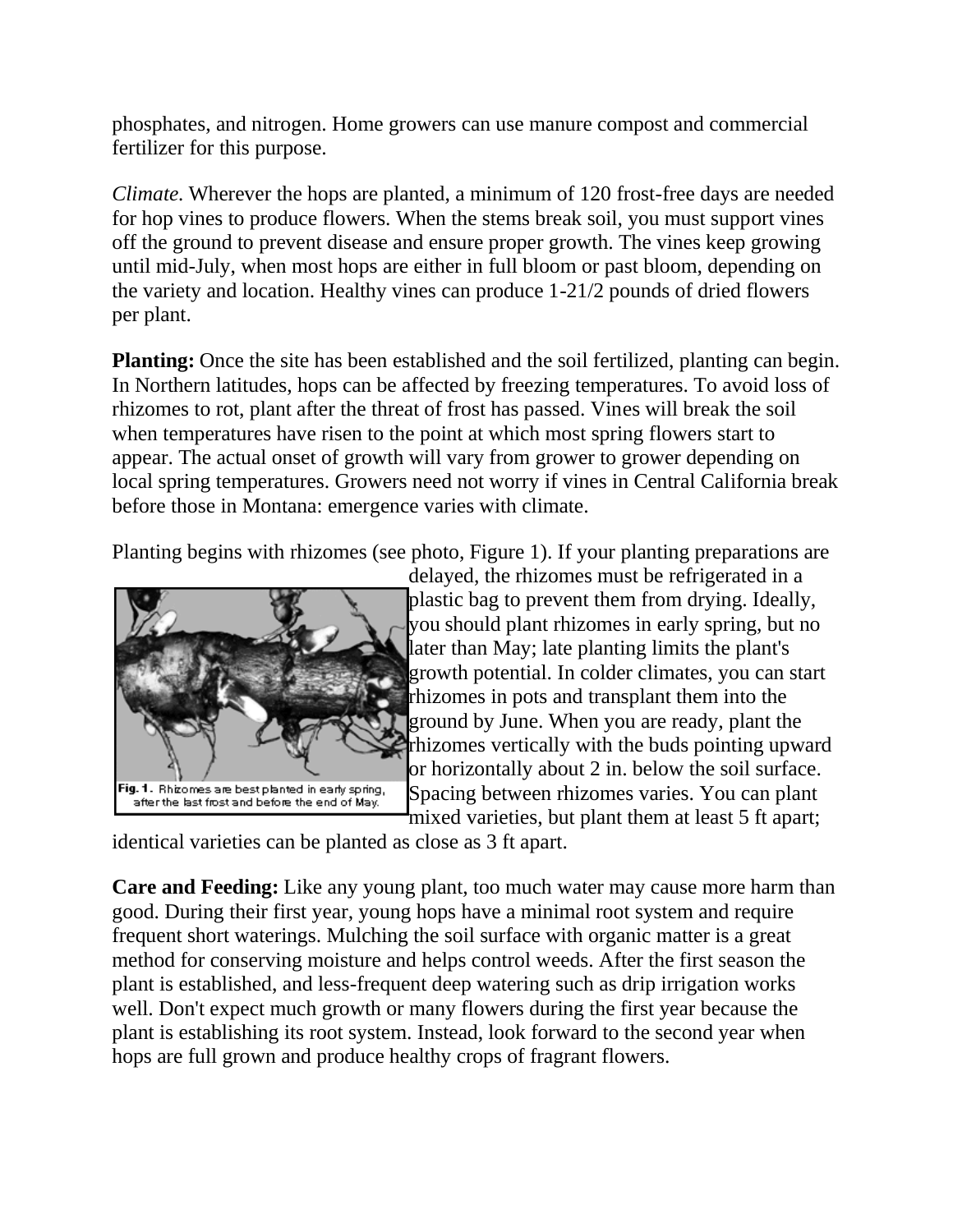When the hop vines are about 1 ft long, select two or three strong vines and wrap them clockwise around a support system. The support system can be a trellis, tall pole, or strong twine. Hops mainly grow vertically, but lateral sidearms extend off the main vine. The main concern is to support the vines and prevent the sidearms from tangling. Tangled vines become an especially great concern when mixed varieties are planted in the same yard.

In newly planted hop yards, the growth that appears is a cause for celebration. Growers have a tendency of letting every shoot grow and climb. Although this is understandable, leave only selected shoots and trim the weaker ones at ground level. This may be painful for the first-time gardener, but it forces the strength of the root into the hardier shoots. The selected shoots will take care of themselves once they've been trained, or wrapped.

The early growth of a hop yard is amazing to watch; if you are not attentive, however, a jungle of vines is sure to develop. Severe trimming, like two to three shoots per vine, is an essential task that must be done every few weeks. Neglected trimming sessions can cause you to have a difficult harvest if you are struggling with tangled vines.



Although commercial growers train their<br>And a policy of the policy of the policy of the policy of the policy of the policy of the policy of the policy<br>bops on poles, home growers can use square trellises, which are more ornamental and more adaptable to backyard spaces.

#### **DISEASES AND PESTS**

Growing hops at home is a rewarding project; however, a few hazards merit concern. Hops have unseen enemies that can cause much frustration. With a close eye, however, you can spot these diseases and pests before your hop vines wither or become unmanageable.

Downy mildew (*Pseudoperonospora humuli*) is the main culprit of unhealthy hops. The mildew appears in the spring when the new shoots begin to grow. While some shoots are healthy, others will look brittle or spiky. Once the shoot develops into a spike, it will no longer grow. Other characteristics to look for are curled underleaves with a silvery upper surface and black underside. Infected leaves must be removed because they are a source of infection for the rest of the vine.

Downy mildew needs moisture to germinate, making sprinkle irrigation a bad idea when your vines show mildew infection. Drip irrigation is a better source of watering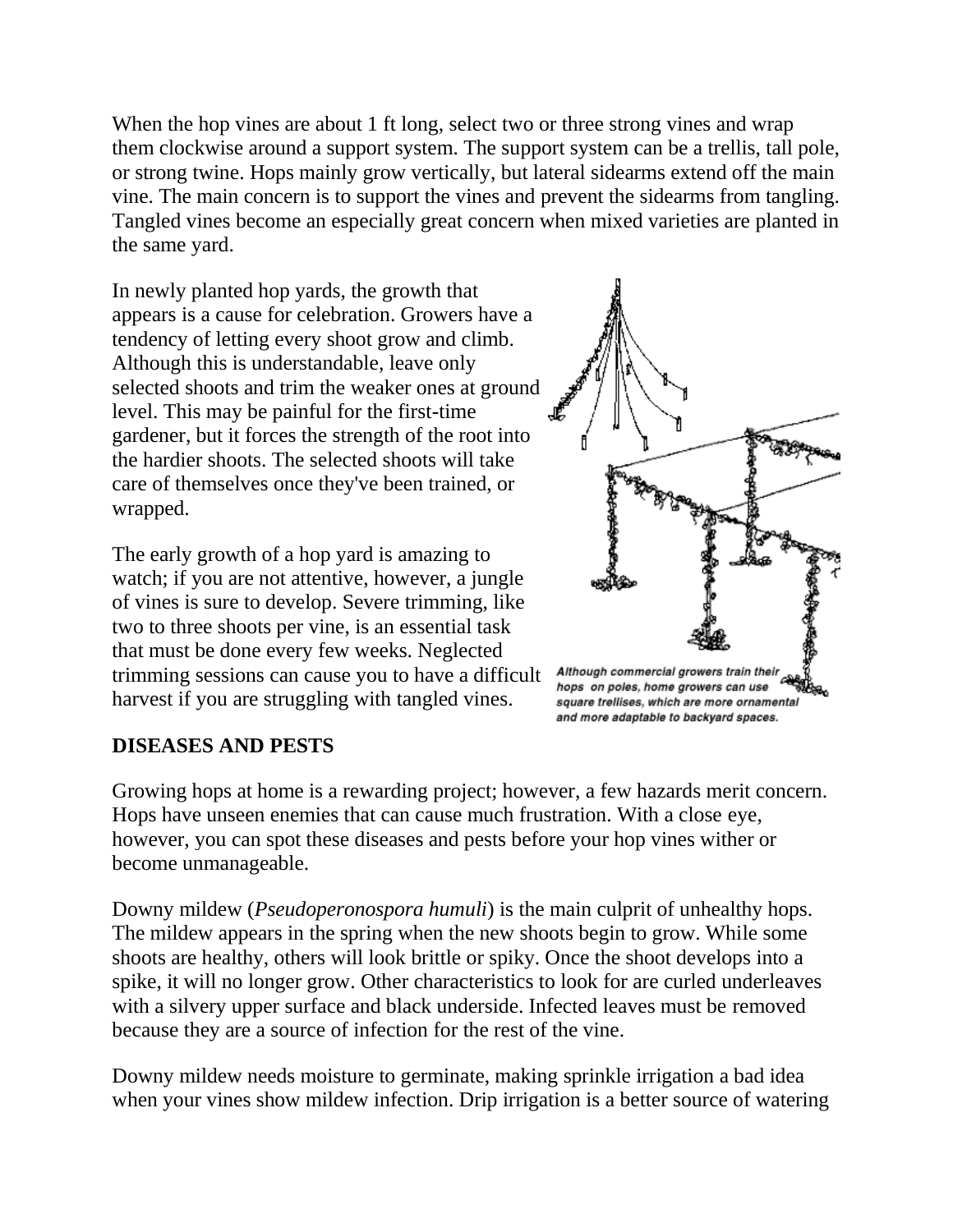because the foliage remains dry and the water goes right to the roots where it is needed. The chances of downy mildew infecting your plants will be less if you strip the bottom 3 ft of the vines; these bottom leaves produce no cones, so your harvest will be unaffected. Keeping the vines clear of weeds and leaves will prevent moisture from becoming trapped against the plants. Some hop varieties such as Willamette and Cascade are more susceptible to mildew than others; Nugget and Perle are quite hardy. Basically, mildew is sometimes an inevitable result of rainy weather something only Mother Nature can control. Humans are not without resources, though. Downy mildew can be controlled by spraying a fungicide containing copper hydroxide. Systemic fungicides such as Ridomal (Geigy Corp., Ardsley, New York; metal axyl, active ingredient) and Aliette (Chem Service Inc., West Chester, Pennsylvania; aluminum tris, active ingredient) provide longer protection but may not be readily accessible to home growers.

Wilt (*Verticillum wilt*) is another disease that damages hops. Characteristics to watch for are leaves with a dull green tissue alternating with yellow bands. Again, you remove the infected leaves to prevent wilt from spreading. The fungicides used against downy mildew can also be used to fight wilt.

Various bugs and worms inhabit hop yards. Some are beneficial, others can cause great distress. The translucent pale-green bug known as the hop aphid (*Phorodon humuli*) is the most common and dangerous pest because it can destroy a whole hop yard. Fortunately, aphids are easily seen on leaves' undersides; they reproduce so quickly, they'd be hard to miss. They appear in cool weather and, once hatched, will spread to all parts of the vine. Although aphids are easy to kill, tall vines and abundant leaves are difficult to spray effectively.

Organic insecticides such as insecticidal soap work well against aphids. Also, commercial sprays like Diazinon and malathion are available. The use of Diazinon, however, carries a 14-day waiting period between spraying and harvest, a limitation that must be considered before using it.

An alternative to spraying is to invest in the aphids' natural predator - the ladybug. Although ladybugs are environmentally safe and an easy solution, they are no panacea. One concern is the availability of a large number of ladybugs; however, sufficient quantities can be obtained at many nurseries and gardening shops. Another challenge is keeping the orange flying bugs on the infected plant. Simple behavior modification provides an effective solution. If ladybugs are placed in a refrigerator, they will be forced to use their energy to keep warm. After a day, release the hungry ladybugs on the vine and they will happily cure any aphid problem.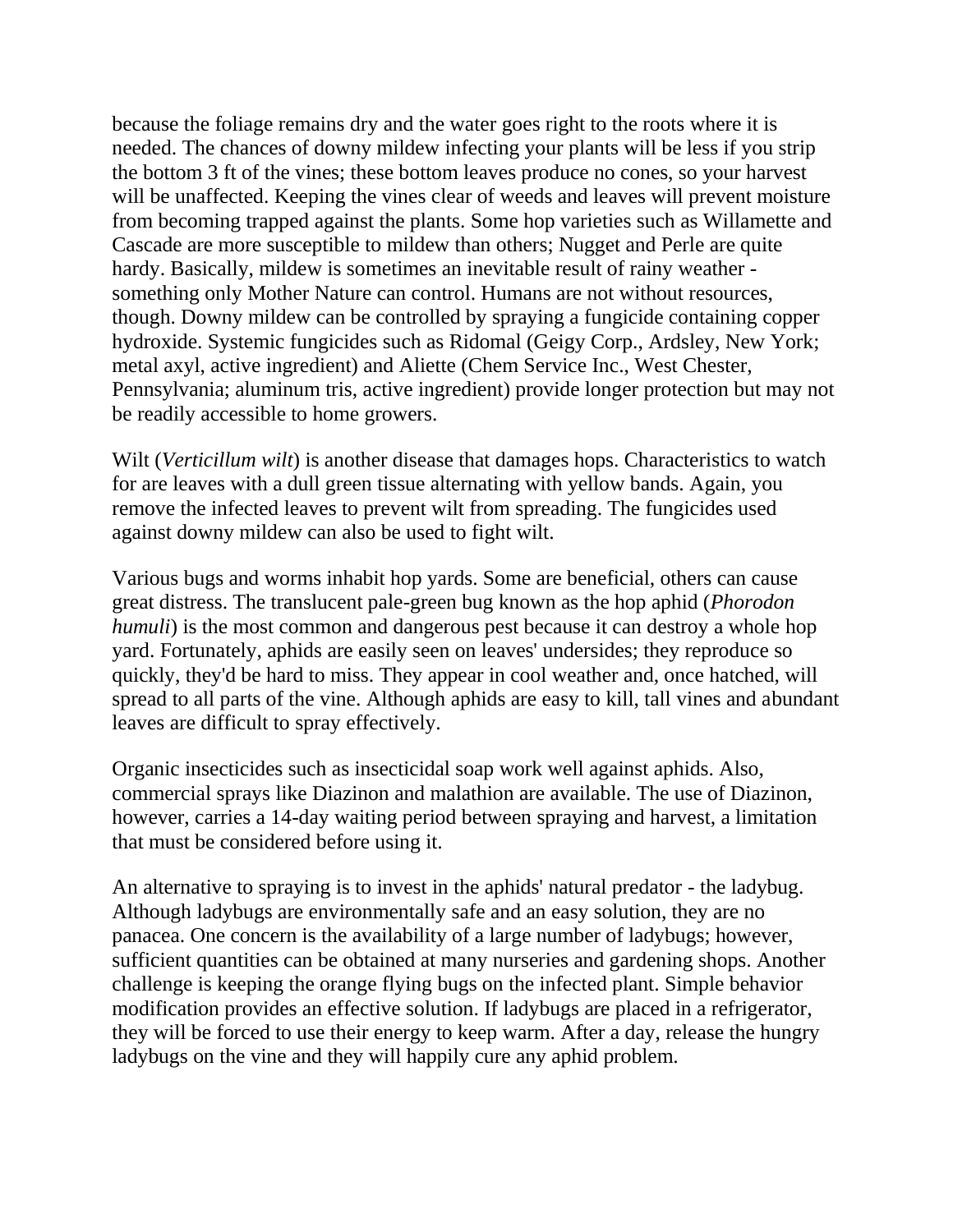Although hops love the sun, the warm weather can also bring spider mites (*Tetranychus urticae*). Spider mites are barely visible to the naked eye, but their arrival is easily detected. Fine white webs under leaves and small freckle-like spots on the upper leaf surface are sure signs of spider mites, as are defoliation and red, rustcolored cones. Because the mites like the sunlight, they tend to infect the top of a vine and work their way down. If you suspect mites to be the problem, inspect the parts of the vine closest to the sun. Many of the sprays used on aphids are effective against spider mites, too.

The western spotted cucumber beetle is another insect to look for. Although similar to ladybugs in size and shape, the beetles vary in color. Cucumber beetles are yellowgreen with black dots, and they move much like aphids through hop vines. If the tips of hop vines and cones are damaged, the cucumber beetle is usually the culprit. Diazinon works well against this pest, too.

It is important to note that the diseases and pests with the Latin name of humuli are specific to hops and do not infect other plants. For further cures to these diseases and pests, consult someone knowledgeable in gardening or agriculture.

## **HARVEST**

If nature has been kind, harvest time is a period of great satisfaction. All the patience and care comes in the form of fragrant green cones that are so essential to good beer. The harvest date varies with variety and location. In the Pacific Northwest, harvesting usually begins in the middle of August and continues until the middle of September. Hallertauer, Tettnanger, Fuggle, and Saaz varieties ripen faster than Cascade, Willamette, Nugget, Bullion, and Spalt. Cones at the tops of vines are likely to mature faster because they have been exposed to the sun longer. Because cones mature at different rates, expect to engage in several harvesting sessions.

But how do you know when it is time to pick your hops and reap the rewards? It is best to determine the readiness for picking by feel and smell. If the cone is too green, it feels slightly damp to the touch and has a softness to its scales. If you squeeze the cone, it will stay compressed in your hand. A ready cone will feel papery and light. It will feel drier than a green cone, and some varieties take a lighter tone as they mature. If your hands quickly take up the smell and are slightly sticky due to the yellow powdery lupulin, that cone is ready for harvest.

Once the cones have been harvested, your job is not over. The cones must be properly dried to optimize their qualities during storage. Although hops can be used fresh, the results will be unpredictable. Hops are 70% moisture when ripe, but only 10% when dried to the equivalent of commercial hops. Drying hops enables you to accurately